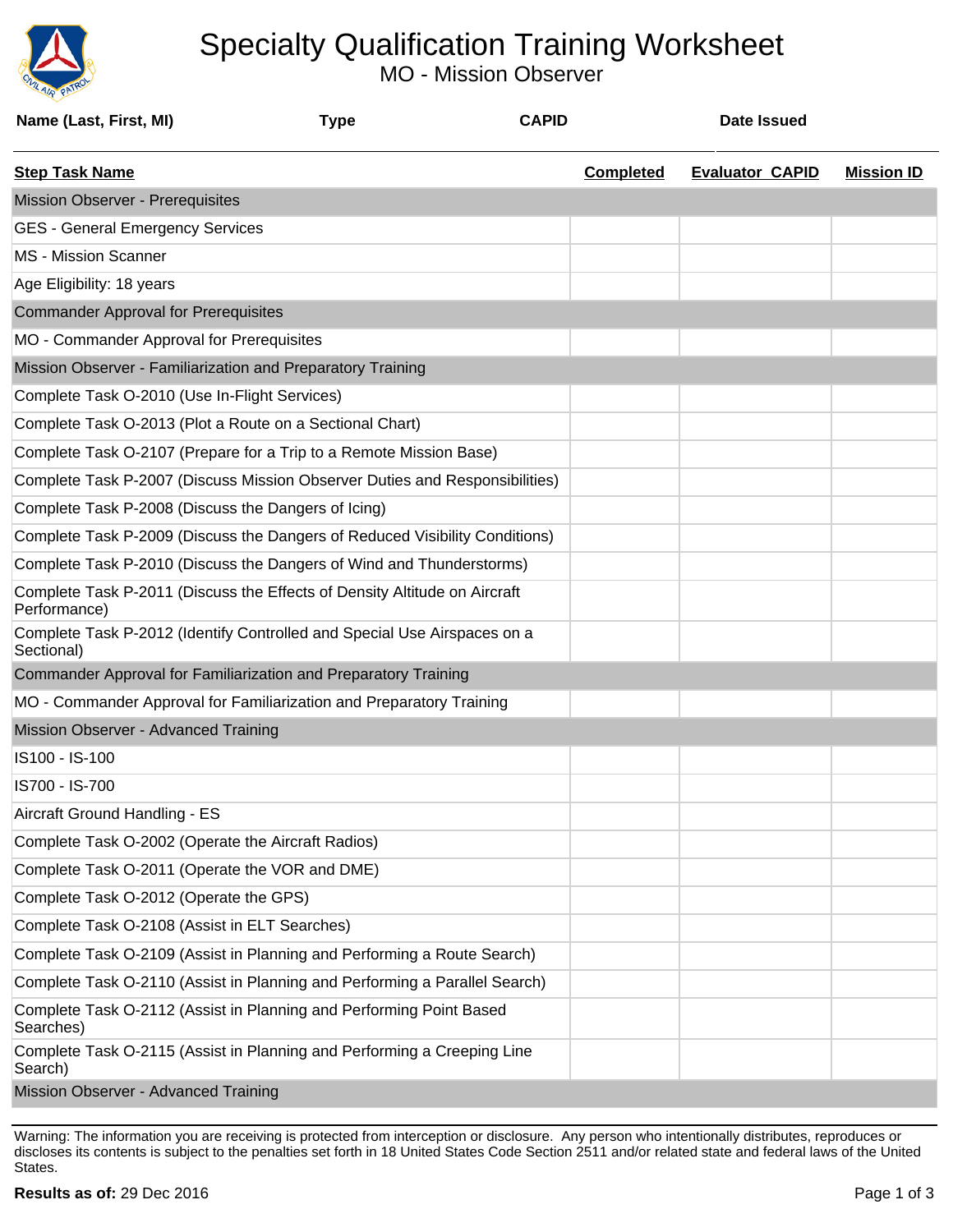

## Specialty Qualification Training Worksheet

MO - Mission Observer

| Name (Last, First, MI)                                  | Type | <b>CAPID</b> |                  | Date Issued            |                   |
|---------------------------------------------------------|------|--------------|------------------|------------------------|-------------------|
| <b>Step Task Name</b>                                   |      |              | <b>Completed</b> | <b>Evaluator CAPID</b> | <b>Mission ID</b> |
| <b>ICUT - Introductory Communications User Training</b> |      |              |                  |                        |                   |
| Mission Observer - Exercise Participation               |      |              |                  |                        |                   |
| <b>Exercise Participation-Mission Observer #1</b>       |      |              |                  |                        |                   |
| Exercise Participation-Mission Observer #2              |      |              |                  |                        |                   |
| Mission Observer - Continuing Education Examination     |      |              |                  |                        |                   |
| CAPT 117 ES Continuing Education Exam - Part 2          |      |              |                  |                        |                   |

Warning: The information you are receiving is protected from interception or disclosure. Any person who intentionally distributes, reproduces or discloses its contents is subject to the penalties set forth in 18 United States Code Section 2511 and/or related state and federal laws of the United States.